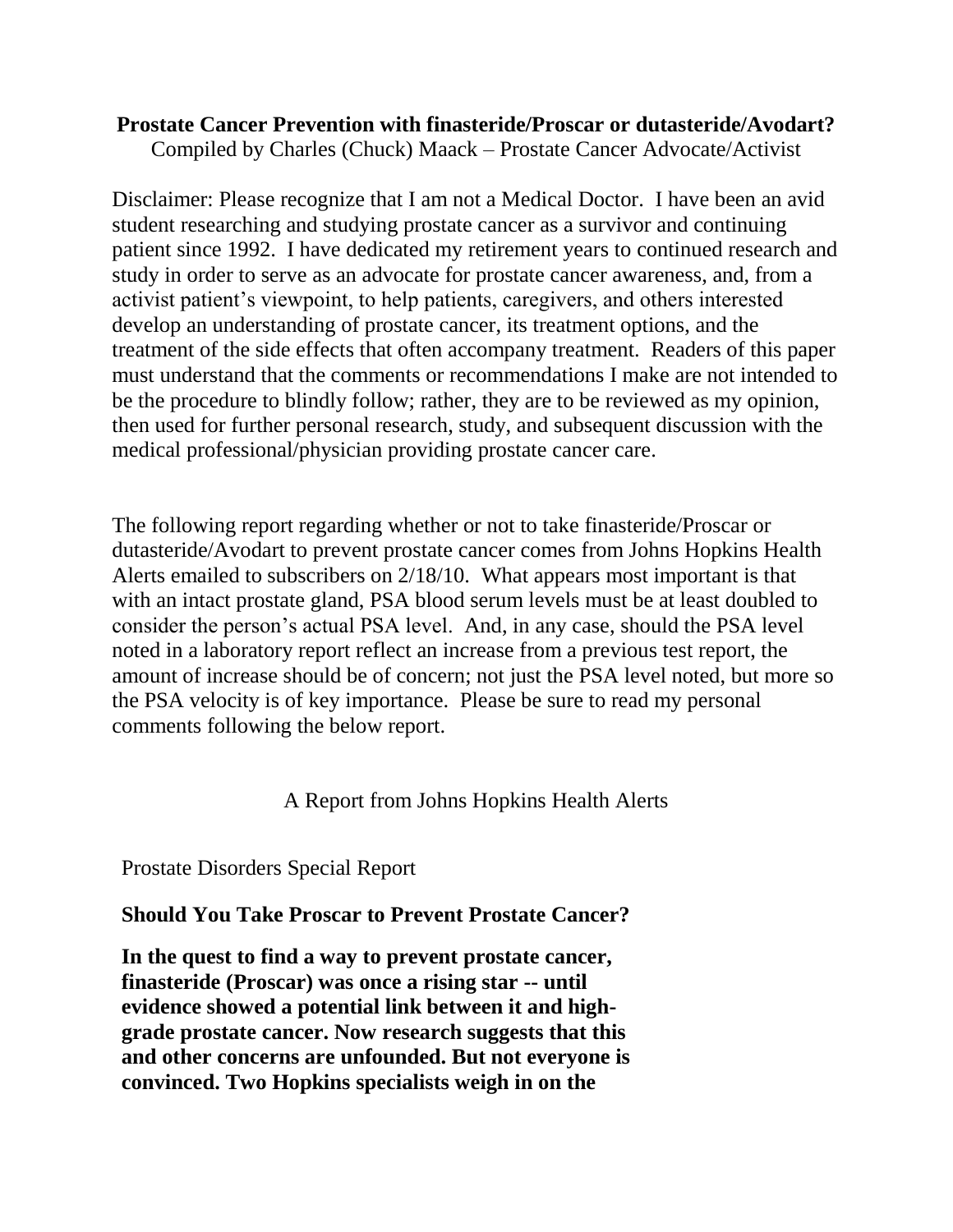## **debate.**

The debate began in 2003 with the publication of the *Prostate Cancer Prevention Trial* (PCPT). In this randomized clinical trial, more than 18,000 men age 55 and older took either 5 mg of Proscar or a placebo every day for seven years. The aim of the study was to determine whether Proscar -- which belongs to the class of medications known as 5-alpha-reductase inhibitors and is commonly prescribed to treat benign prostatic hyperplasia (BPH) -- might also reduce a man's chances of developing prostate cancer.

> Results of the PCPT did, in fact, show a 25% reduction in prostate cancer among men taking the drug. But there was a serious catch: *Men who developed prostate cancer had an increased likelihood of having higher-grade, more aggressive cancers (Gleason scores of 7 to 10).* This finding dampened enthusiasm for using Proscar as a preventive agent against prostate cancer.

**New Studies, Different Interpretations** -- Two new analyses of the PCPT data -- one published in *Urology* and the other in *Cancer Prevention Research* -- were released in May 2008. Each confirms the earlier trial's conclusion that Proscar reduces the risk of prostate cancer. A third analysis published in *Cancer Prevention Research* reexamined the problem of high-grade tumors. Instead of basing the grade of the prostate cancer on tissue samples from biopsies, the researchers looked at prostate tissue removed from men who underwent radical prostatectomy to treat their prostate cancers. When this tissue was graded, the researchers found that finasteride actually reduced the development of these aggressive prostate cancers by 27% compared with placebo.

Based on these findings, some prostate cancer specialists now support the idea of using Proscar for prostate cancer prevention. But two prominent prostate cancer experts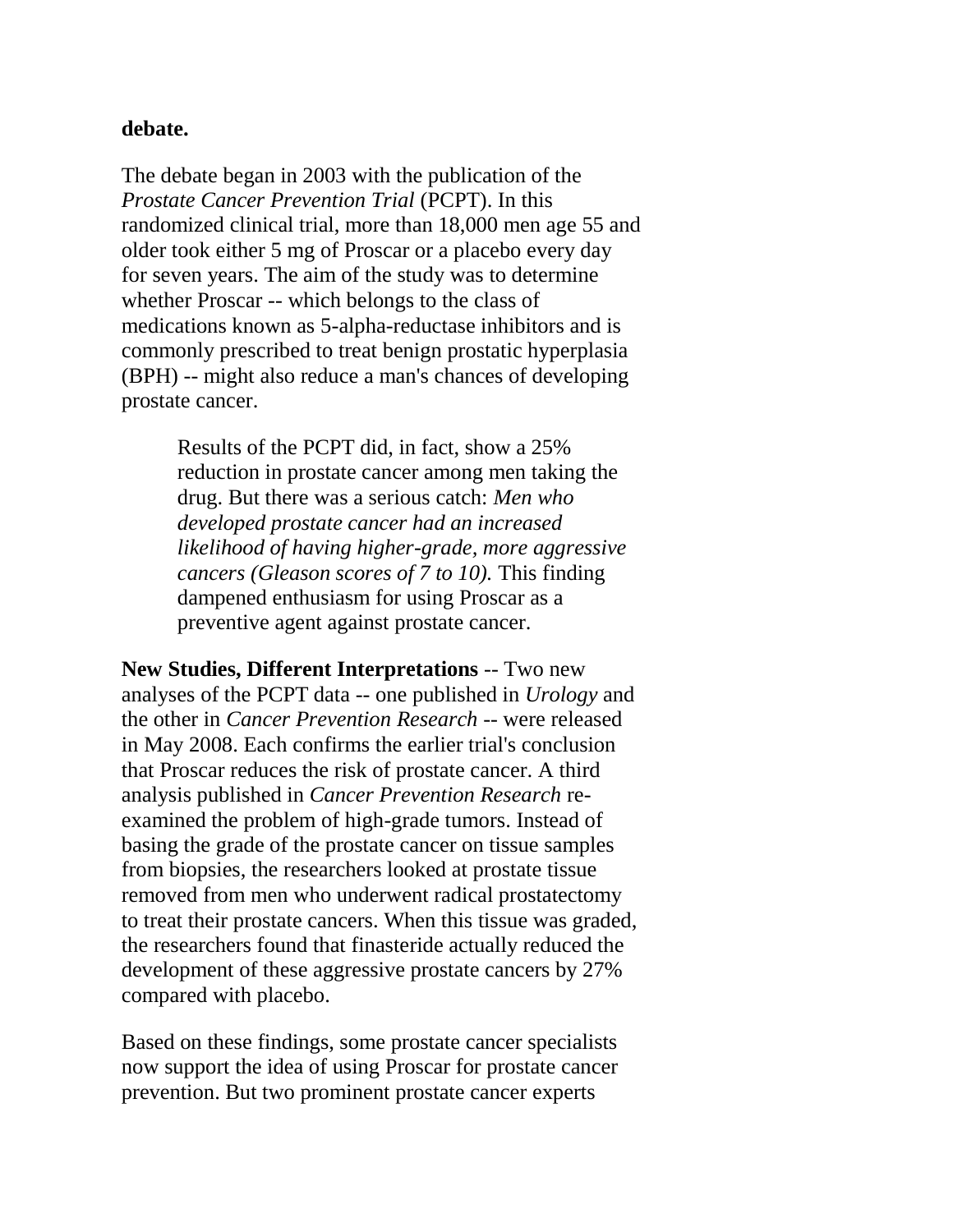from the Johns Hopkins University School of Medicine -- Patrick C. Walsh, M.D., and H. Ballentine Carter, M.D. - disagree with these new interpretations.

**Two Hopkins Experts Weigh In** -- Drs. Walsh and Carter point out that the reduction in prostate cancer cases among men taking Proscar may simply reflect the fact that fewer of these men underwent prostate biopsies. In the PCPT, the men had a for-cause biopsy when there was an abnormality on their digital rectal examination (DRE) or when their PSA level rose higher than 4 ng/mL. Men with a normal DRE and PSA level were offered a biopsy at the end of the seven-year study, but many refused.

> The reason: Proscar not only shrinks the prostate but also reduces PSA levels by about half. These artificially low PSA levels in Proscar users can lull some men and their doctors into a false sense of security and prevent needed biopsies.

The finding of a 25% reduction in prostate cancer cases was determined from both the for-cause and end-of-study biopsies. In the real world, however, men only undergo biopsies for cause. When the end-of-study biopsies are removed from the analysis, Proscar users had only a 10% reduction in prostate cancer -- a difference that is much smaller than 25% and is not statistically significant.

**The Issue of High-Grade Disease --** So what do the Hopkins experts think about the high-grade tumor problem? First, if the original finding is correct -- that Proscar use increases the risk of high-grade prostate cancer by 68% -- then the drug could do more harm than good in terms of prostate cancer prevention, because at best, it only reduces the overall risk of getting prostate cancer by 25% and at worst, by a mere 10%.

Second, it can't be said with confidence that Proscar reduces the risk of high-grade prostate cancer, because the results of the reanalysis were based on a small number of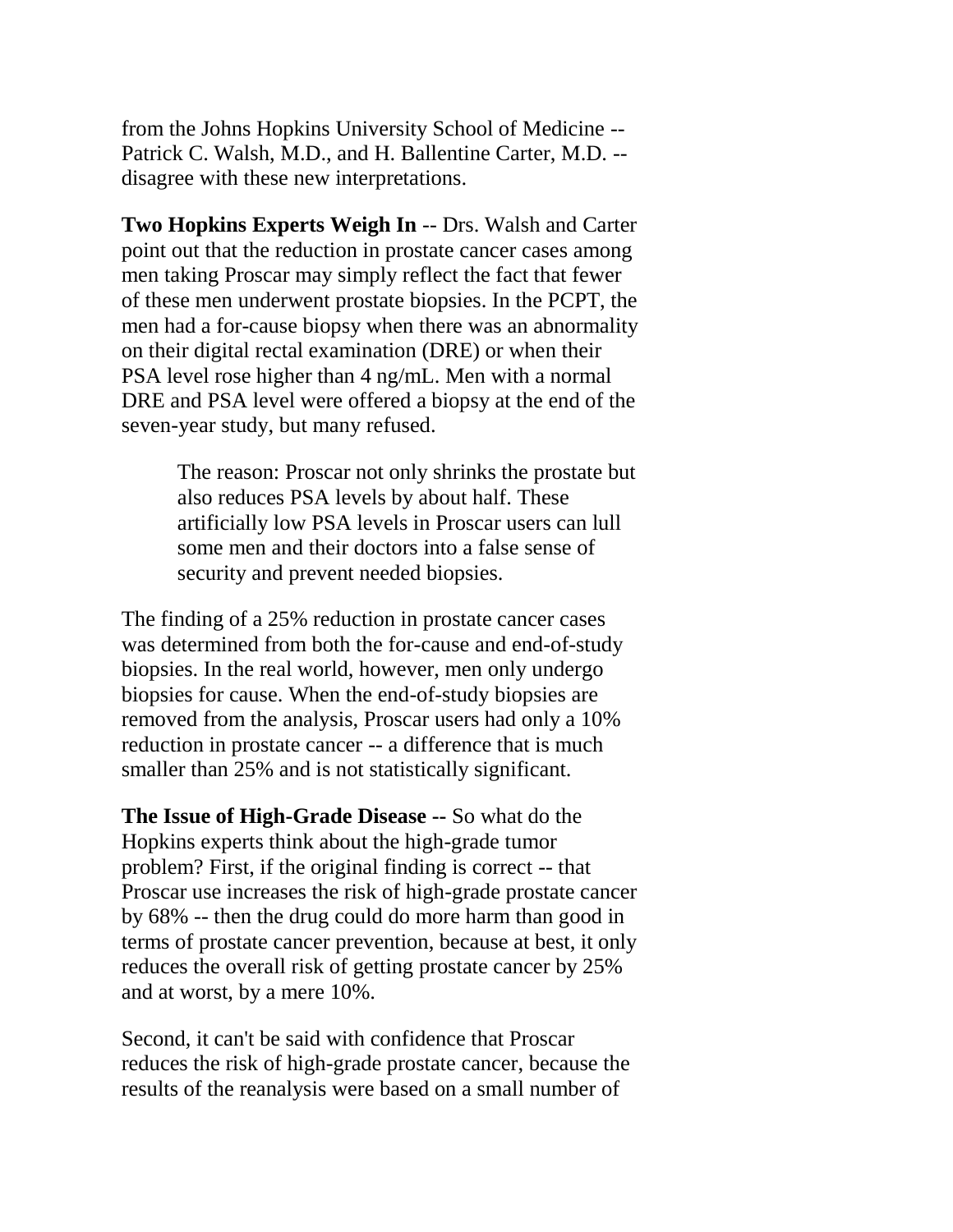cases; only 500 men in the study had a prostatectomy.

**Our Advice --** Don't take any 5-alpha-reductase inhibitor in hopes of preventing prostate cancer. In addition to Proscar, drugs in this class include Propecia (a form of finasteride used to prevent baldness) and the BPH drug dutasteride (Avodart). If you do use these drugs for BPH or hair loss, there's no need to stop, but it's necessary to get a biopsy right away if your PSA level increases.

Moreover, because 5-alpha-reductase inhibitors lower PSA levels by about 50%, if you use any of these medications you must multiply your PSA by two for the first two years of use, by 2.3 for the second to seventh year, and by 2.5 if you've used the drug for seven or more years. This is extremely important, because if your PSA is rising, your risk of having cancer is three times as high as that of men who don't have a rising PSA, and you're six times as likely to be diagnosed with high-grade disease.

## MY PERSONAL COMMENTS:

I have ALWAYS supported the use of a 5Alpha Reductase (5AR) inhibitor when androgen deprivation therapy is prescribed. Finasteride/Proscar is certainly one of those inhibitors, but my personal research and study of dutasteride/Avodart has led me to advocate that inhibitor over finasteride/Proscar. The importance of finasteride (Proscar) is not a "new" revelation recently being reported by supposed recent research and study. The New York Times makes note that Dr. Peter Scardino, chairman of the department of surgery at Memorial Sloan-Kettering Cancer Center, originally thought finasteride was dangerous but now recommends its use. The article has an opening statement "For the first time, leading prostate cancer specialists say, they have a drug that can significantly cut men's risk of developing the disease, dropping the incidence by 30 percent" [http://tinyurl.com/4gnmlu.](http://tinyurl.com/4gnmlu)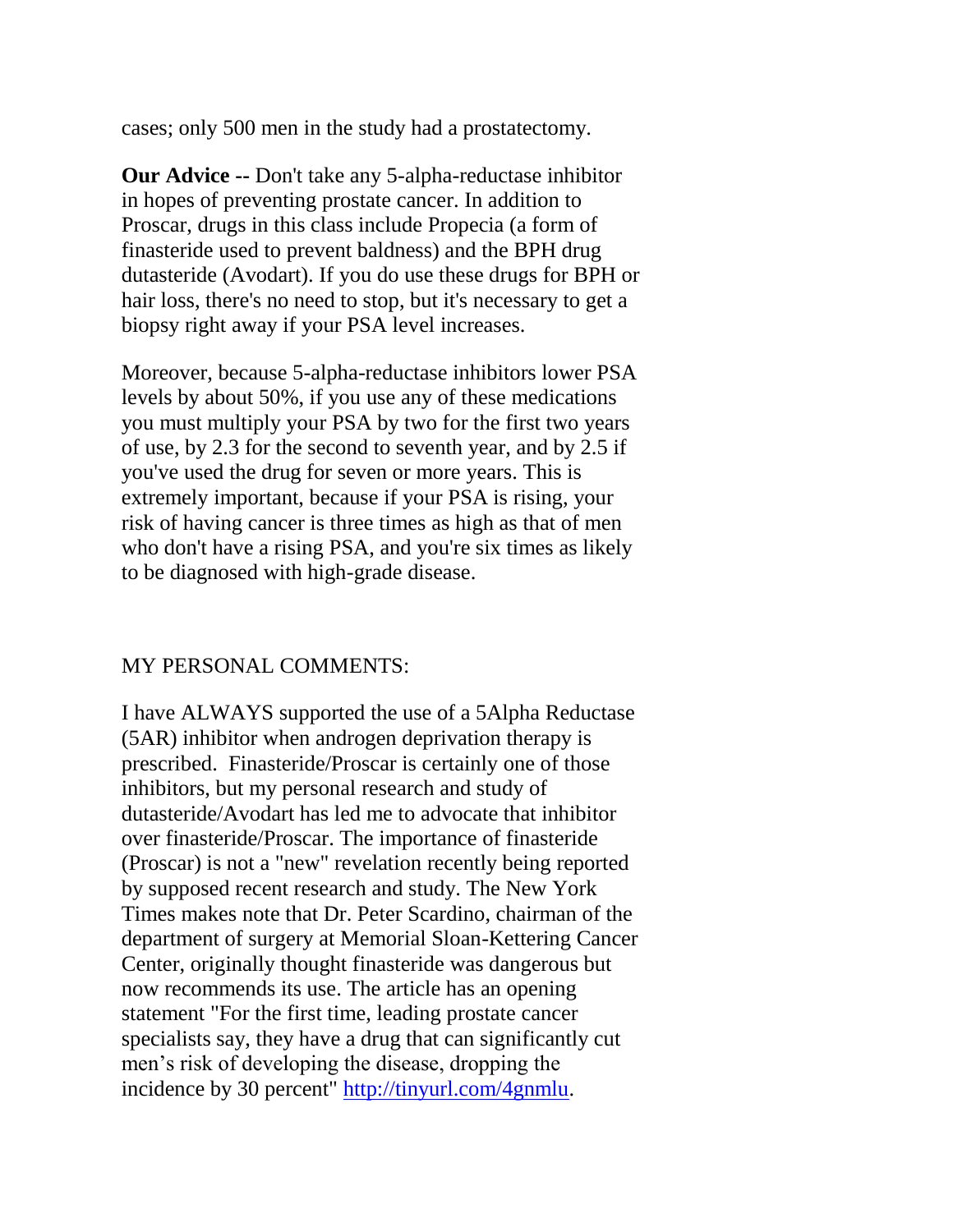When men are considering taking finasteride or dutasteride as a prostate cancer preventative, it is only fair to make known the side effects that might occur. Side effects with either of these drugs may include decreased sex drive, impotence, decreased ejaculate amount, and breast enlargement. While most side effects do not require immediate medical attention, some serious problems should be reported to one's healthcare provider right away, including breast tenderness; testicular pain; or signs of an allergic reaction, such as unexplained skin rash, wheezing, or hives. It is very important to note, also, that neither of these medications should be handled by pregnant women. More information regarding side effects can be found on the internet.

I am not persistent in recommending the use of either Avodart or Proscar to prevent or delay onset of prostate cancer as long as men take the likelihood of future prostate cancer to heart, particularly when their father was diagnosed with the disease, and get annual PSA and DRE checks WITHOUT FAIL beginning at age 35 when there is a family history of prostate or breast cancer, and for all African American men. All others beginning at age 40. They must not miss even one year having the PSA level checked and the Digital Rectal Exam performed. As long as they do this, any evidence of prostate cancer can more likely be nipped in the bud before it becomes a problem. If they miss a year and the year before shortly after that previous check their cancer began an aggressive development, now missing a year would give that cancer two years to develop before being noticed. And if the cancer is aggressive, it could have already metastasized to bone before being known. So, I wouldn't push taking finasteride or dutasteride as a preventative measure of absolute importance as long as men recognize the importance of annual checks and mark their calendars to make sure they get checked each year.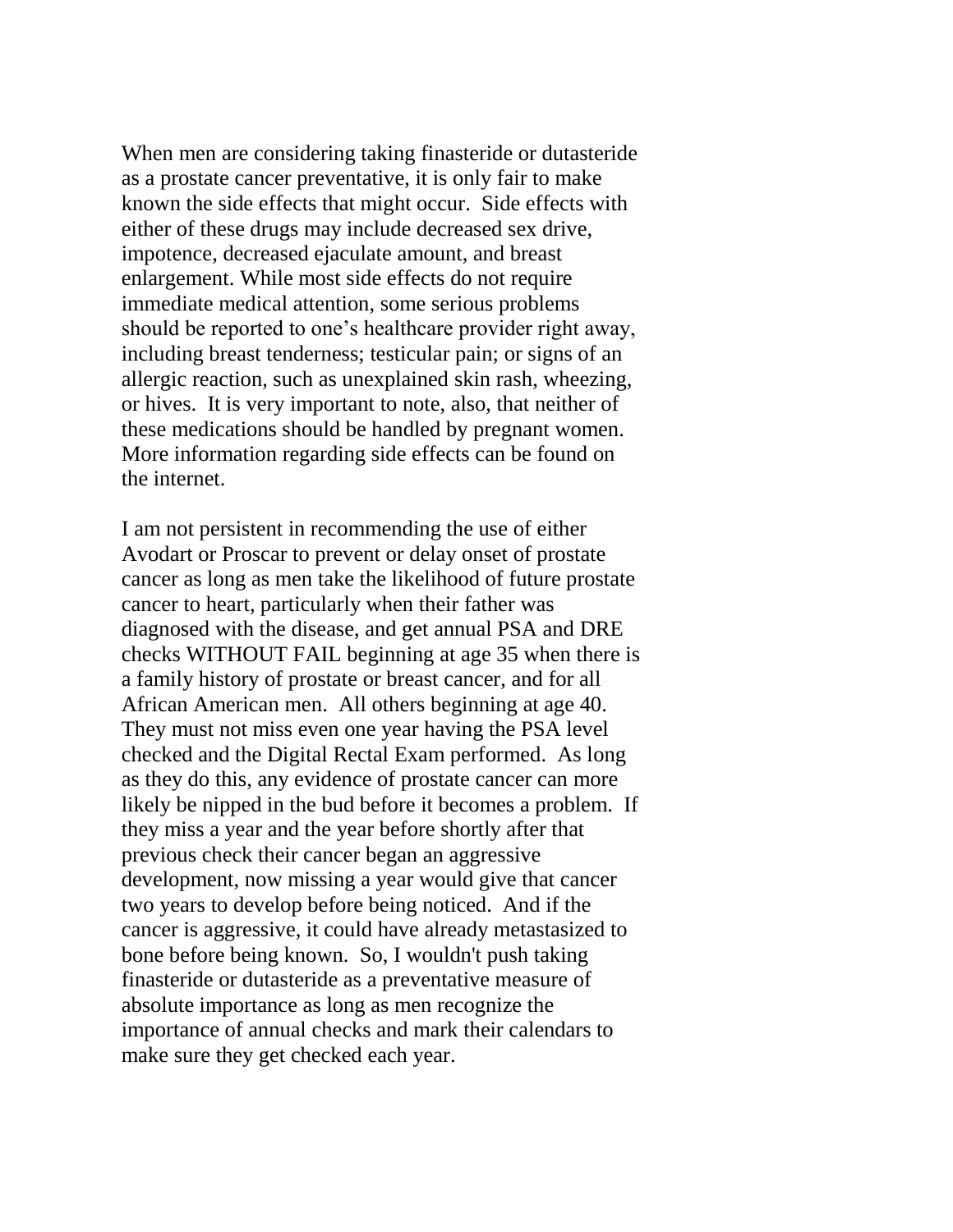Important to keep in mind: there are some side effects that accompany these medications that should be considered to weigh whether or not one would want to deal with one or more of those possible side effects:

One effect I suspect many patients are unaware and are not advised, is that men treated with dutasteride or finasteride should not donate blood until at least 6 months have passed following their last dose (**IN THIS REGARD, SEE NEXT PARAGRAPH).** As noted in the below URL, the purpose of this deferred period is to prevent administration of dutasteride or finasteride to a pregnant female transfusion recipient. I suspect another major concern is the effect either dutasteride or finasteride has on sexual issues. And, of course, another concern is the possibility of breast enlargement. And yet another note of caution is that pregnant women should NOT handle either of these medications. These and other effects should be thoroughly explained to men prior to prescribing either 5AR inhibitor for either "preventative" treatment or as part of androgen deprivation therapy.

In any event, if diagnosed with prostate cancer, one should not only not even consider donating blood, but should advise anyone suggesting donating or arranging a transfusion that you have been diagnosed with prostate cancer.

Side effects from dutasteride/Avodart: Use caution in prescribing dutasteride/Avodart or finasteride/Proscar to patients with liver disease. The effect of hepatic impairment on dutasteride pharmacokinetics has not been studied. Because dutasteride is extensively metabolized and has a half-life of 3 to 5 weeks, caution should be used in the administration of dutasteride to patients with liver disease. Since finasteride is also extensively metabolized in the liver, the same caution applies.

[http://www.gsk.ca/english/docs-](http://www.gsk.ca/english/docs-pdf/Avodart_PM_20081223_EN.pdf)